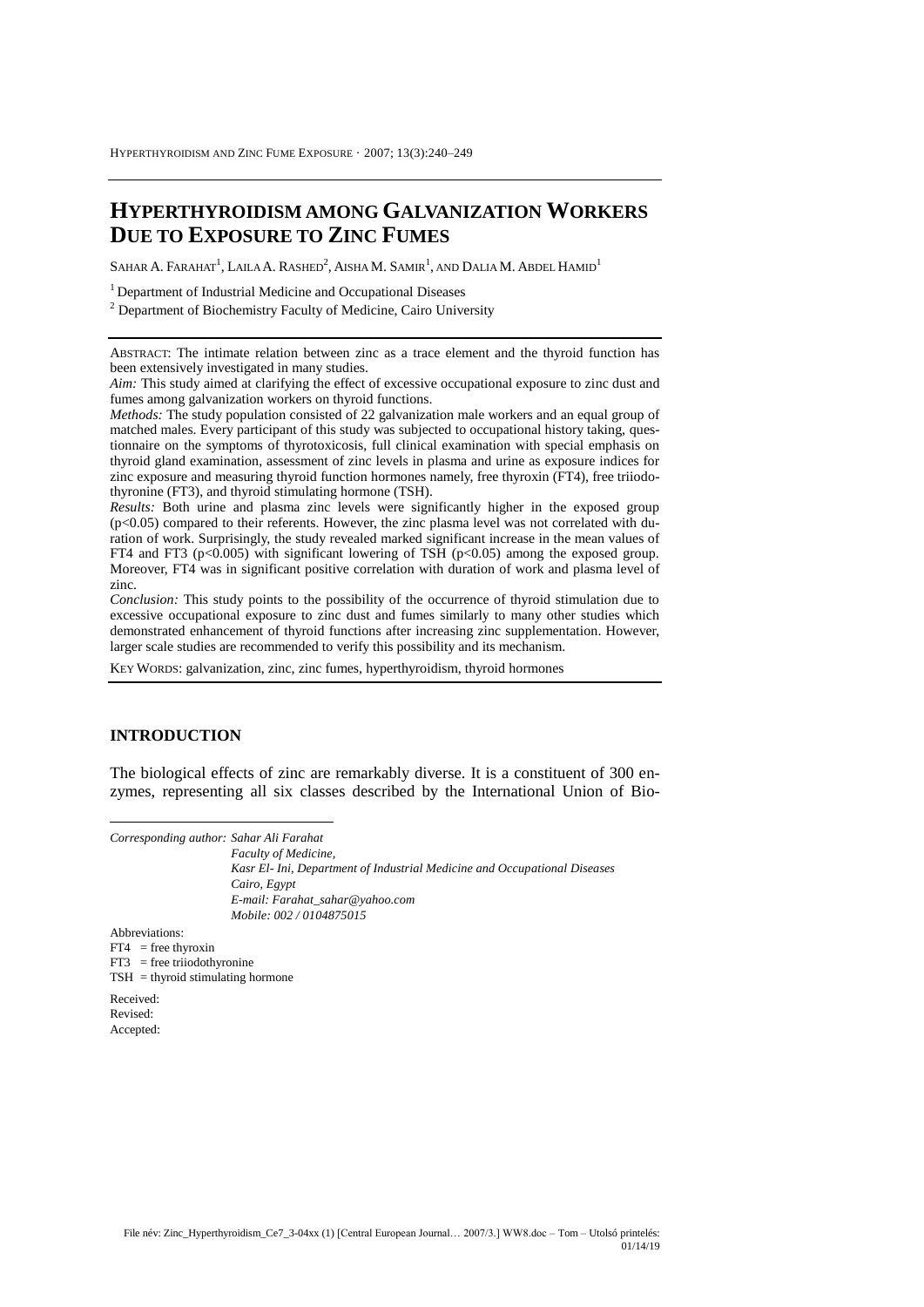chemistry (Vallee and Falchuk, 1993). In addition, 30% of cellular zinc is found within the nucleus and a large number of proteins that play a role in the regulation of gene expression have been either shown or suspected to contain zinc (Freake et al., 2001)*.* Zinc has close interrelationships with the endocrine system, and is essential for normal growth, reproductive function, thyroid function and favourable for the glucose metabolism. Therefore, zinc deficiency causes growth retardation, delayed sexual maturation, hypogonadism, thyroid dysfunction and impaired glucose tolerance. Conversely, a lot of hormones appear to influence the zinc status in the body (Kaji, 2001).

Just as zinc deficiency has been associated with adverse effects in humans and animals, overexposures to zinc also have been associated with toxic effects. Usually overexposure is encountered in oral ingestion of large amounts of zinc supplements (Barceloux, 1999). Recently, Piao et al. (2003) reported significant disturbances in the levels of serum glutamic oxalacetic transaminase (GOT) in a group of rats exposed to Zn acetate through intraperitoneal injections. Moreover, the authors also observed that the level of serum cortisol was increased by zinc acetate in a dosedependent manner. Piao and his co-workers concluded that exposure to zinc, especially at higher doses, may produce toxic effects in various tissues and organs including the haematopoietic system, cytogenetics, biochemistry and endocrine system function.

However, there are many occupations involving zinc that carry the risk of excessive exposure to dusts and fumes of metallic zinc and zinc compounds (Cohen and Powers, 2000). Currently, most of the metallic zinc is used principally in galvanizing iron and steel to prevent corrosion and oxidation. This is carried out by passing the iron or steel through a molten bath of zinc at a temperature of around 860 °F (460 °C) thus coating iron or steel with a thin zinc layer (Verma and Shaw, 1991). The most frequently encountered hazard from zinc during galvanization process is exposure to zinc oxide fumes which are also emitted in any process involving molten zinc. Metal fume fever is the most common health hazard experienced among workers exposed to these zinc oxide fumes but chemical pneumonitis is also reported on rare occasions (Gordon et al., 1992; Taniguchi et al., 2003).

However, occupational exposure to zinc by inhalation can make up an amount of zinc about to be equivalent to that taken orally by food. Nevertheless, it is the zinc level of respirable particulates and absorption from the lung that will determine the amount absorbed (WHO, 2001). Recently, El-Safty et al. (2006) reported significantly lower levels of serum copper among galvanization workers with excessive exposure to zinc fumes indicated by their high serum zinc levels, pointing to the risk of developing copper deficiency by occupational exposure to zinc in one hand and to the possible risk of developing systemic health effects due to excessive occupational exposure to zinc fumes, on the other hand.

In the current study, we were informed by the occupational safety and health department affiliated to one of the major foundries, that there were 3 individuals out of 59 workers involved in the galvanization sector, found to be suffering from a condition of hyperthyroidism that necessitated a surgical thyroidectomy in 2 cases and medication in one case. Therefore, this study was designed aiming at the as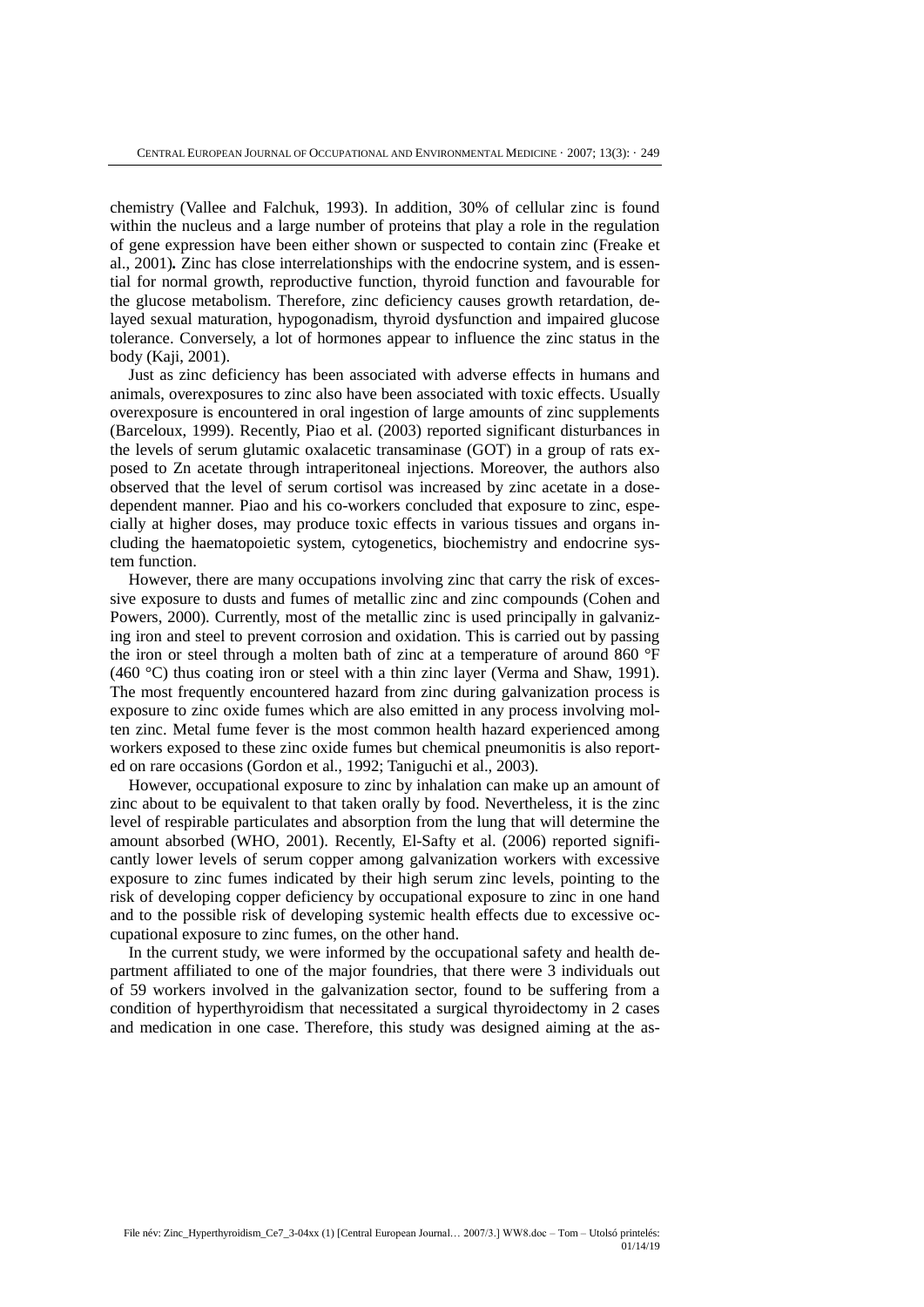sessment of thyroid hormones among galvanization workers and their relation to plasma and urine concentrations of zinc as an index for zinc exposure.

## **METHODOLOGY**

This study was carried out in the galvanization sector in one of the major foundries in El Giza governorate in Egypt. The foundry was responsible for production of iron pipes and galvanization of these pipes using hot dip galvanization method. Generally, the exhaust ventilation was not working properly and most of the workers were not using protective equipment (masks, gloves) regularly. Unfortunately, measuring the concentration of zinc dust particles and zinc fumes was not feasible.

The study population comprised the working force of the galvanization sector after application of exclusion criteria which included workers receiving multi-mineral or multivitamin oral supplementations including zinc, workers underwent thyroid surgery or receiving any form of thyroid treatment. After application of exclusion criteria, 36 workers were eligible for inclusion but only 22 workers approved to participate in the study. An equal group of referents  $(n=22)$  were randomly selected from men employed in a supermarket series situated in residential areas away from factories and none of the referents was receiving any oral supplementation of vitamins or minerals. Both exposed and referent groups were matched for age, sex and socioeconomic status.

All workers were interviewed using a special questionnaire involving occupational history and full clinical examination including thyroid gland inspection and palpation.

A first morning urine sample was collected and stored in a urine container for measurement of zinc in urine. Blood specimens were obtained from cubital vein on zinc free heparin to evaluate serum zinc level. Measurement of zinc was accomplished by graphite furnace atomic absorption spectrophotometer (Perkin-Elmer model 5100PC, Norwalk, CT). Concentration of zinc in urine samples was then corrected for urinary creatinine.

Assessment of thyroid function was done by measuring free thyroxin level (FT4) and free triiodothyronine (free T3) serum levels in addition to thyroid stimulating hormone (TSH) level using ELISA technique (DiaMed EuroGen, 2300). Their values were reported as ng/dl, pg/ml and μIU/ml for free T4, Free T3 and TSH respectively.

#### **Statistical analysis**

The statistical evaluation of the results was conducted with use of the software statistical package for social sciences (SPSS) for windows 9.1 program. Unpaired Student's t-test was used to compare between the two study groups. Pearson correlation coefficient was used to relate between duration of exposure, level of plasma zinc and plasma levels of thyroid hormones. A p-value of  $\langle 0.05 \rangle$  was considered significant.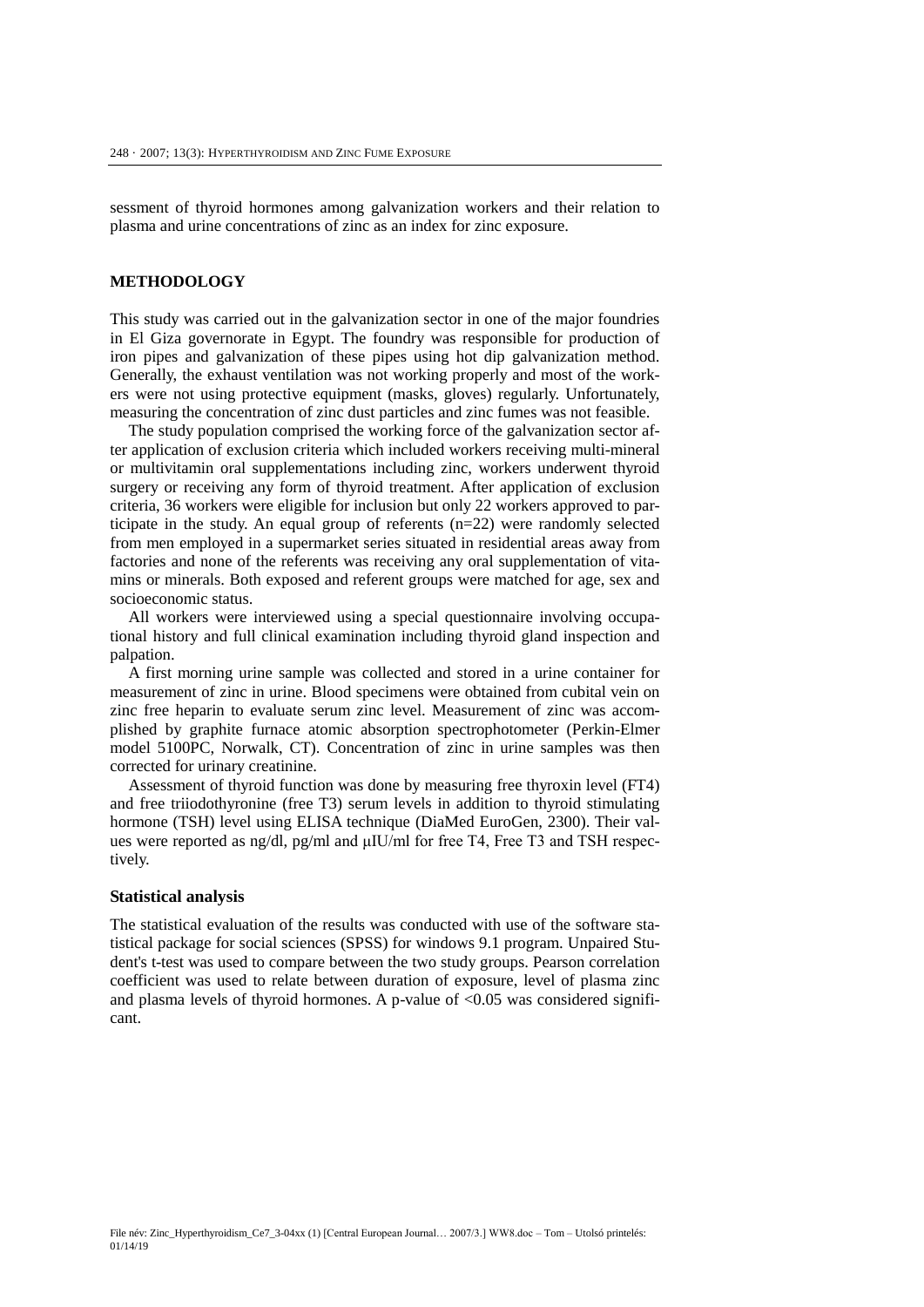#### **RESULTS**

The age range of the exposed workers was 22 to 55 years with a mean value of 37.5  $\pm$  9.2 years showing no statistically significant difference when compared to the referent group (range:  $25-55$ ; mean  $38.8 \pm 9.5$  years). The mean duration of exposure was  $10.3 \pm 7.5$  years.

Blood level of zinc showed highly significant difference in the mean values of  $18.09 \pm 1.81$  µmole/l and  $15.30 \pm 1.0$  µmole/l among the exposed and the control subjects, respectively  $(p<0.001)$  (*Table 1*). The exposed group had statistically significantly higher concentration of zinc in urine than their referents (379.23  $\pm$  52.66 versus  $346.86 \pm 36.97$  µg/mg creatinine, p<0.001).

**TABLE 1. Levels of zinc in plasma and urine and serum levels of free T4, free T3 and TSH in zinc fumes exposed and control subjects**

|                                     | <b>Exposed</b><br>$N=22$<br>Mean $\pm$ s.d. | <b>Control</b><br>$N=22$<br>Mean $\pm$ s.d. | p-value* |
|-------------------------------------|---------------------------------------------|---------------------------------------------|----------|
| Plasma zinc $(\mu$ mole/l)          | $18.09 \pm 1.81$                            | $15.30 \pm 1.00$                            | < 0.001  |
| Urine zinc $(\mu g/mg)$ creatinine) | $379.23 + 52.66$                            | $346.86 \pm 36.97$                          | 0.029    |
| FT4 $(ng/dl)^1$                     | $2.01 + 1.23$                               | $1.132 \pm 0.365$                           | 0.004    |
| FT3 $(pg/ml)^2$                     | $5.23 \pm 2.49$                             | $3.41 \pm 1.02$                             | 0.004    |
| TSH $(\mu I U/ml)^3$                | $1.61 \pm 1.018$                            | $2.355 \pm 0.972$                           | 0.02     |

\* statistical significance at p<0.05

<sup>1</sup> normal range of free T4 is  $(0.8-2.19 \text{ ng/dl})$ 

 $2$  normal range of free T3 is  $(1.3-5.0 \text{ pg/ml})$ 

 $3$  normal range of TSH is (0.4–5  $\mu$ IU/ml)

The results revealed remarkable increase in the thyroid hormone levels in the exposed group (FT4: 2.01  $\pm$  1.23 ng/dl, FT3: 5.23  $\pm$  2.49 pg/ml), above the normal reference range (0.8–2.19 ng/dl for FT4 and 1.3–5.0 pg/ml for FT3). These levels were significantly higher than the control mean values ( $p<0.005$ ). TSH was statistically significantly (p<0.05) lower among the exposed workers (1.61  $\pm$  1.018 µIU/ml) than among the control ones  $(2.355 \pm 0.972 \,\mu\text{IU/ml})$ .

The frequency distribution of abnormal patterns in the thyroid hormone functions detected among the exposed and the control groups revealed that, none of the control subjects had any abnormal pattern while four workers (18%) had a pattern of hyperthyroidism (elevated FT4, FT3, depressed TSH), one worker (4.5%) had high FT3 with low normal TSH, and high normal FT4. Two workers (9%) had low normal TSH  $(0.7 \text{ and } 0.49 \text{ µIU/ml})$ , respectively) and high FT3 and FT4. This means that there were 7 workers (31.5%) having abnormal pattern of thyroid function tests.

As regards symptoms and signs of hyperthyroidism among the exposed subjects, two workers out of 7 (28.5%) were suffering from weight loss. One worker (14.2%)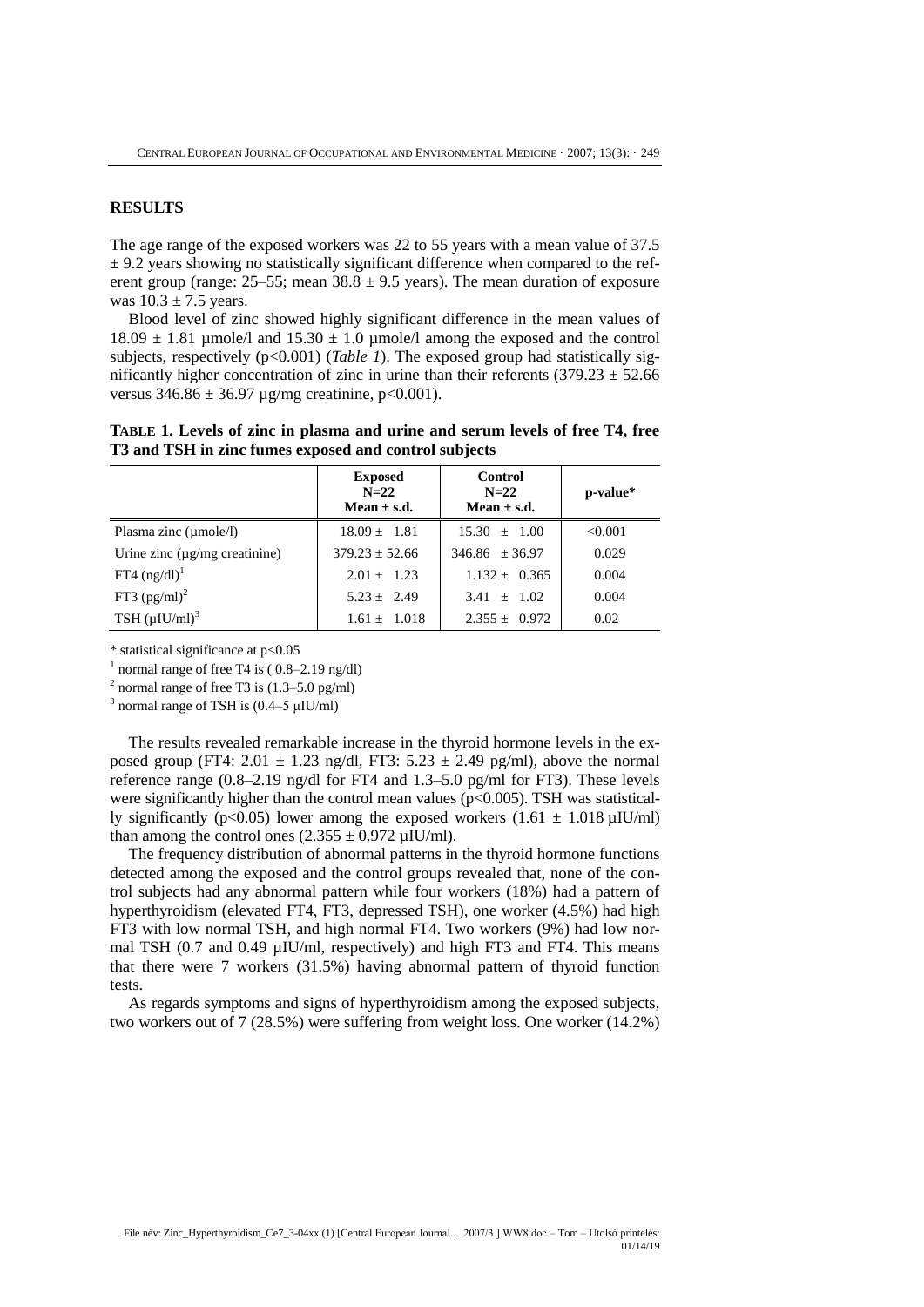had heat intolerance, four workers (57.1%) had irritability, one worker (14.2%) had insomnia and 1 worker (14.2%) had palpitation. Clinical examination revealed no abnormality in thyroid gland by inspection or palpation but during a general examination two workers (28.4%) were found to have occasional extrasystole with tachycardia.

Pearson's correlation between duration of work with FT4 and TSH revealed statistically significant positive correlation with FT4 ( $r=0.595$ ;  $p<0.01$ ), and statistically significant negative correlation with TSH (r=−0.484; p<0.05). The relationship between duration of work and plasma level of zinc was statistically not significant. When correlating plasma zinc level with thyroid hormones, there was a statistically significant positive correlation with FT4 ( $r = 0.445$ ;  $p < 0.01$ ).

**TABLE 2. Frequency distribution of abnormal pattern of thyroid functions among exposed and control groups**

|                                                    | Exposed $(n=22)$ | Control $(n=22)$ |
|----------------------------------------------------|------------------|------------------|
| Cases with hyperthyroidism                         | 4(18%)           |                  |
| Cases with isolated $\uparrow$ FT3                 | $1(4.5\%)$       |                  |
| Cases with low normal TSH and $\uparrow$ FT4 & FT3 | 2(9%)            |                  |
| Normal                                             | 15 (68.5%)       | 22 (100%)        |

**TABLE 3. Correlation coefficient (r) of the duration of work and plasma level of zinc with FT4 and TSH among the exposed galvanization workers (n=22)**

|                  | FT4(ng/dl)   | TSH (µIU/ml)  | plasma zinc $(\mu$ mol/l) |
|------------------|--------------|---------------|---------------------------|
| Duration (years) | $r = 0.595*$ | $r = -0.484*$ | n.s                       |
| Plasma zinc      | $r = 0.445*$ | n.s           |                           |

\* Statistically significant (p<0.05)

## **DISCUSSION**

While, the toxicokinetics of ingested zinc have been extensively studied, quantitative data on the absorption of zinc following inhalation exposures were not determined (ATSDR, 2005). However, the increased zinc levels demonstrated in plasma, blood and urine of occupationally exposed workers indicated that absorption from the pulmonary tract does occur (Hamdi, 1969 and Trevisan et al., 1982)*.* Besides, some inhaled zinc is undoubtedly swallowed (and absorbed via the gastrointestinal tract) following clearance via the mucociliary mechanism (ATSDR, 2005)*.* In fact, there is no simple measure of body burden of zinc as most of the amount of zinc in the body is located in inaccessible tissues such bones and muscles. Nevertheless, serum/plasma zinc is the most widely used index of zinc status in humans (WHO, 2001). On the other hand, little amount of zinc is found to be excreted in the urine, however, some investigators have used zinc in urine for the assessment of occupa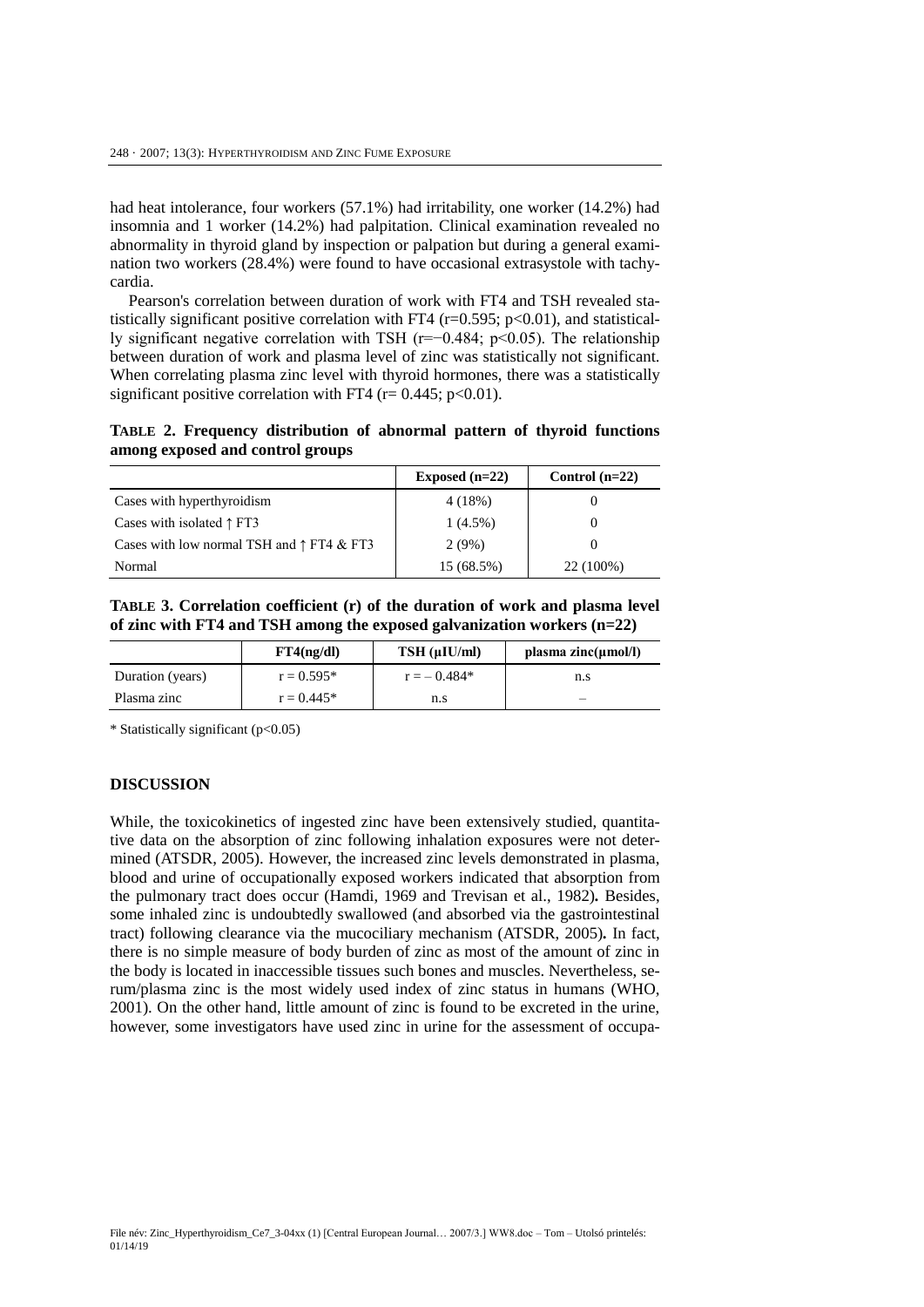tional exposure to zinc (Martin et al., 1999). In our study, both median (17.88 μmol/l) and mean values (18.09  $\pm$  1.81 μmol/l) of plasma zinc were within the normal reference range (12.3–18.4 μmol/l), yet results showed a statistically significant increase in the serum and urine zinc levels in the exposed workers compared to their referents  $(p<0.005)$  which agrees with other studies investigating the same parameters in similar occupational exposure conditions (Martin et al., 1999 & Fourtes and Schenck, 2000) and suggests an increased body burden of zinc among the exposed workers.

On correlating duration of exposure to zinc with elevation of serum levels of zinc, the relation did not attain statistical significance  $(p>0.05)$ . This goes with what was stated by ATSDR (2005) and can be explained by the fact that, only a small proportion  $(1\%)$  of body zinc circulates in plasma while, 90% of body zinc is stored in muscles, bones, liver and kidney. Hence, plasma zinc does not necessarily reflect total body zinc content (WHO, 2001).

Many studies demonstrated the role of zinc as one of trace elements that are needed for the normal function, synthesis and metabolism of the thyroid gland (Arthur and Beckett, 1999). There are marked alterations in the zinc levels in patients with thyroid disease. Zinc level is lower in hypothyroidism and higher in hyperthyroidism pointing to the intimate relation between zinc and the thyroid gland (Leblondel and Allain, 1989 & Baltaci et al., 1999)*.* However, using MEDLINE we could not find reports on the effect of occupational exposure to zinc fumes on the thyroid gland hormones. Besides, ASTDR (2005) stated that no studies were located regarding musculoskeletal, endocrine, dermal, or body weight effects in humans or animals after inhalation exposure to zinc or zinc compounds. Surprisingly, in our study, marked significant increase in the serum level of FT3 and FT4 ( $p<0.005$ ) was found among the zinc exposed workers accompanied by significant lowering of TSH level ( $p<0.05$ ). This increase was due to the presence of cases (18%) suffering from hyperthyroidism and 1 case (4.5%) having increase in FT3 with normal FT4. The association between exposure to zinc and increase in the thyroid hormone levels became more evident by the positive significant correlation between free T4 and both plasma level of thyroid and duration of exposure (*Table 3*).

However, our results are parallel to many reports which claim that exogenous zinc administration activates thyroid functions. Kralik et al. (1996) reported that male Sprague-Dawley rats fed low-zinc diet for 40 days showed decreased serum concentrations of T3 and free T4 by approximately 30% compared with those fed adequate-zinc diet. In another study, the effect of melatonin which has a general inhibitory effect on thyroid hormones, was opposed by administration of zinc along with melatonin to male Sprague-Dawley rats (Baltaci et al., 2004).

Similarly, effects of zinc supplementation on thyroid function have been evaluated in humans. Wada and King (1986) measured basal metabolic rate and plasma thyroid hormones in healthy young men fed low zinc diet for 54 days and thereafter fed adequate-zinc diet for 9 days. They observed that basal metabolic rate and serum free T4 levels decreased significantly during the low zinc period, and increased during adequate-zinc period. In addition, Nishiyama et al. (1994) claimed that in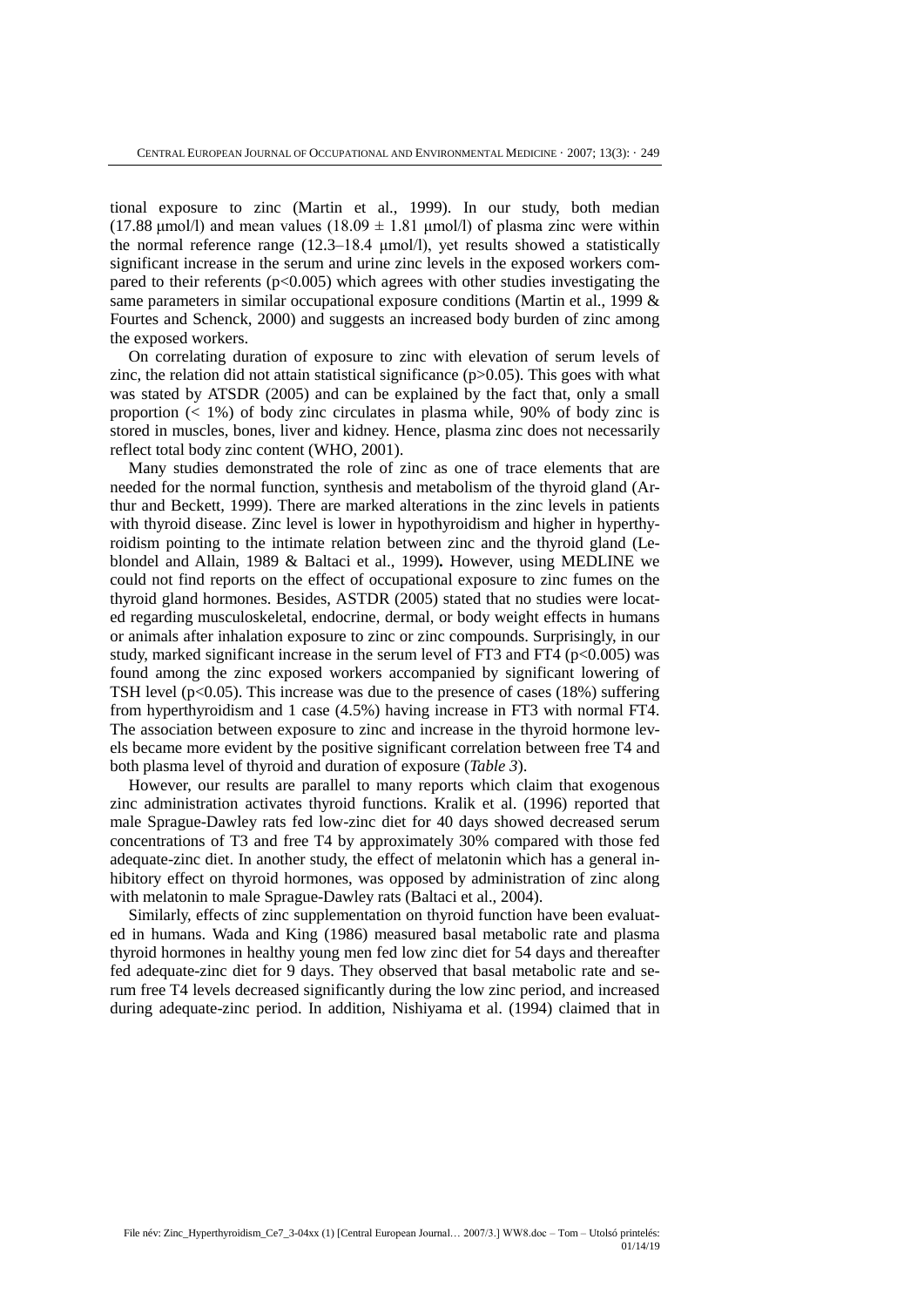handicapped people with zinc deficiency low levels of serum free T3 and T4 returned to normal after zinc supplementation.

Other studies presented contradictory results. Dean et al. (1991) and Donmez et al. (2002) reported depressed levels of circulating thyroid hormones as well as significant reduction of the size of the follicles of thyroid gland among chicks when they were fed high zinc diet**.** This discrepancy in results may be explained by differences in the manner and type of zinc administration. In addition, in studies of zinc supplementation to winged animals and little ruminants an inhibition of thyroid hormones was found. This inhibition was found to be dose dependent and resulted from high doses (Kececi and Keskin, 2002).

However, the mechanism of the stimulatory effect of zinc on thyroid gland is incompletely understood. It is suggested that zinc application increased thymic functions and this in turn, improve thyroid functions influencing the pituitary-thyroid axis (Napolitano et al., 1990). On the other hand, the fact that the activity of 5' deiodinase in liver fell by 67% in cases with zinc deficiency may be accepted as evidence for the importance of role of zinc in the conversion of T4 to T3, thus affecting the metabolism of this hormone (Kralik et al., 1996). The latter role of zinc was well demonstrated in another recent study (Maxwell and Volpe, 2007) where zinc supplementation to two zinc deficient, physically active females, appeared to have a favourable effect on thyroid hormone levels, particularly on total T3. This goes in accordance with our results since in addition to the exposed workers having hyperthyroidism, there was another exposed worker (4.5% of cases) who had isolated elevation in free T3 while having normal levels of serum free T4, and TSH. However, the mechanism of effect of zinc on thyroid gland function remains to be elucidated.

In most of cases, estimation of TSH level would be helpful as a first indicator that hyperthyroidism is developing and would drop to abnormally low levels (normal range  $0.4-5 \mu\text{IU/ml}$  before free T4 levels rise higher than the normal range (0.8–2.19 ng/dl). In the current study, 2 cases out of the exposed workers were found to have low normal levels of TSH (0.7 and 0.49 µIU/ml, respectively) while they were having abnormally high levels of both T4 and T3 hormones. However, sometimes TSH lags behind thyroid hormone levels and would not change to reflect this rise in free T4 for at least 6 weeks (Hueston, 2001).

Whereas, the term hyperthyroidism covers any disease that results in the production of excess thyroid hormones, thyrotoxicosis refers to the clinical, physiological and biochemical syndromes occurring when the body's tissues are exposed to that excess of these hormones (Jameson and Weetman, 2005). The major symptoms of thyrotoxicosis include palpitations, hyperactivity, anxiety, nervousness, heat intolerance, tremor, weight loss, diarrhoea, disturbances of menstruation and sweating. Common signs of thyrotoxicosis include: weight loss despite increased appetite, tachycardia or atrial fibrillation, systolic hypertension, warm and smooth skin, fine tremor and muscle weakness. Younger patients tend to exhibit more sympathetic activation, such as anxiety, hyperactivity and tremor, while older patients have more cardiovascular symptoms, such as dyspnoea and atrial fibrillation (Fisher, 2002). In our study, clinical assessment of zinc exposed workers revealed that none of the hyperthyroid workers had the full clinical picture characterizing the thyrotoxicosis pa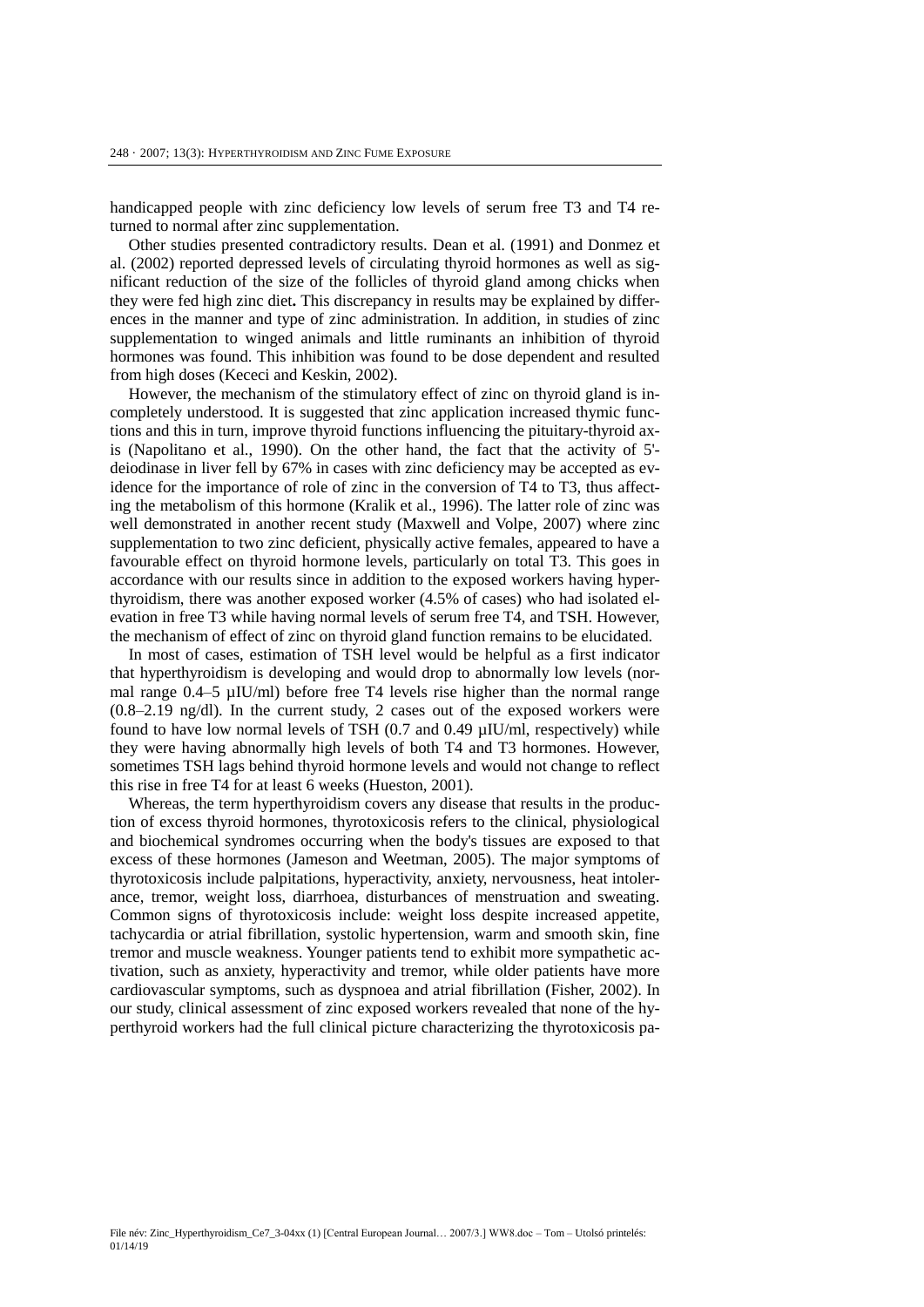tients. However, taking into consideration that the excess of thyroid hormones in our case was mild, thus the detected minimal clinical manifestations should not be surprising as each patient probably had a different sensitivity to mild excess of thyroid hormones (Biondi et al., 2000). In accordance with our findings, many studies stated that the clinical manifestations of thyrotoxicosis do not always correlate with the extent of the biochemical abnormality (Kolawole et al., 2002 and Volkov et al., 2006).

## **CONCLUSION**

Our results suggest that excessive occupational exposure to zinc dust and zinc fumes has a stimulatory effect on thyroid functions manifested by an increase in thyroid hormone levels even if this increase was not associated with clinical manifestations of hyperthyroidism. Larger scale studies investigating this stimulatory effect of zinc on thyroid and its mechanism are to be considered.

## **ACKNOWLEDGEMENTS**

We are grateful to Mr. Mohamed – the director of health and safety department of the foundry under study, for helping us in achieving this work.

# **REFERENCES**

Agency for Toxic Sbstances and Disease Registry (ATSDR) (2005). "Toxicological profile for zinc (update)." Atlanta, GA, U.S Department of public health and human services, public health service.

Arthur, J. R. and Beckett, G. J. (1999). "Thyroid function." Br. Med. Bull. 55:658–668.

Baltaci, A. K., Mogulkoc, R., Bediz, C., Kutlu, S., Sandal, S., and Dogru, O. (1999). "The effects of hypothyroidism on plasma levels of zinc in rats." J. Turkey Med. 6:105–109.

Baltaci, A. K., Mogulkoc, R., Kul, A., Bediz, C., and Ugur, A. (2004). "Opposite effects of zinc and melatonin on thyroid hormones in rats." Toxicology. 195:69–75.

Barceloux, D. G. (1999). "Zinc." J. Toxicol. Clin. Toxicol. 37:279–292.

Biondi, B., Palmieri, E., Fazio, S., Cosco, C., Nocera, M., Sacca, L., Filetti, S., Lombardi, G., and Perticone, F. (2000). "Endogenous subclinical hyperthyroidism affects quality of life and cardiac morphology and function in young and middle aged patients." J. Clin. Endocrinol. Metab. 85:4701–4705.

Cohen, H. J. and Powers, B. J. (2000). "Particle size characterizations of copper and zinc oxide exposures of employees working in a nonferrous foundry using cascade impactors." AIHAJ. 61:422–30.

Dean, C. E., Hargis, B. M., and Hargis, P. S. (1991). "Effects of zinc toxicity on thyroid function and histology in broiler chicks." Toxicol. Lett. 57:309–18.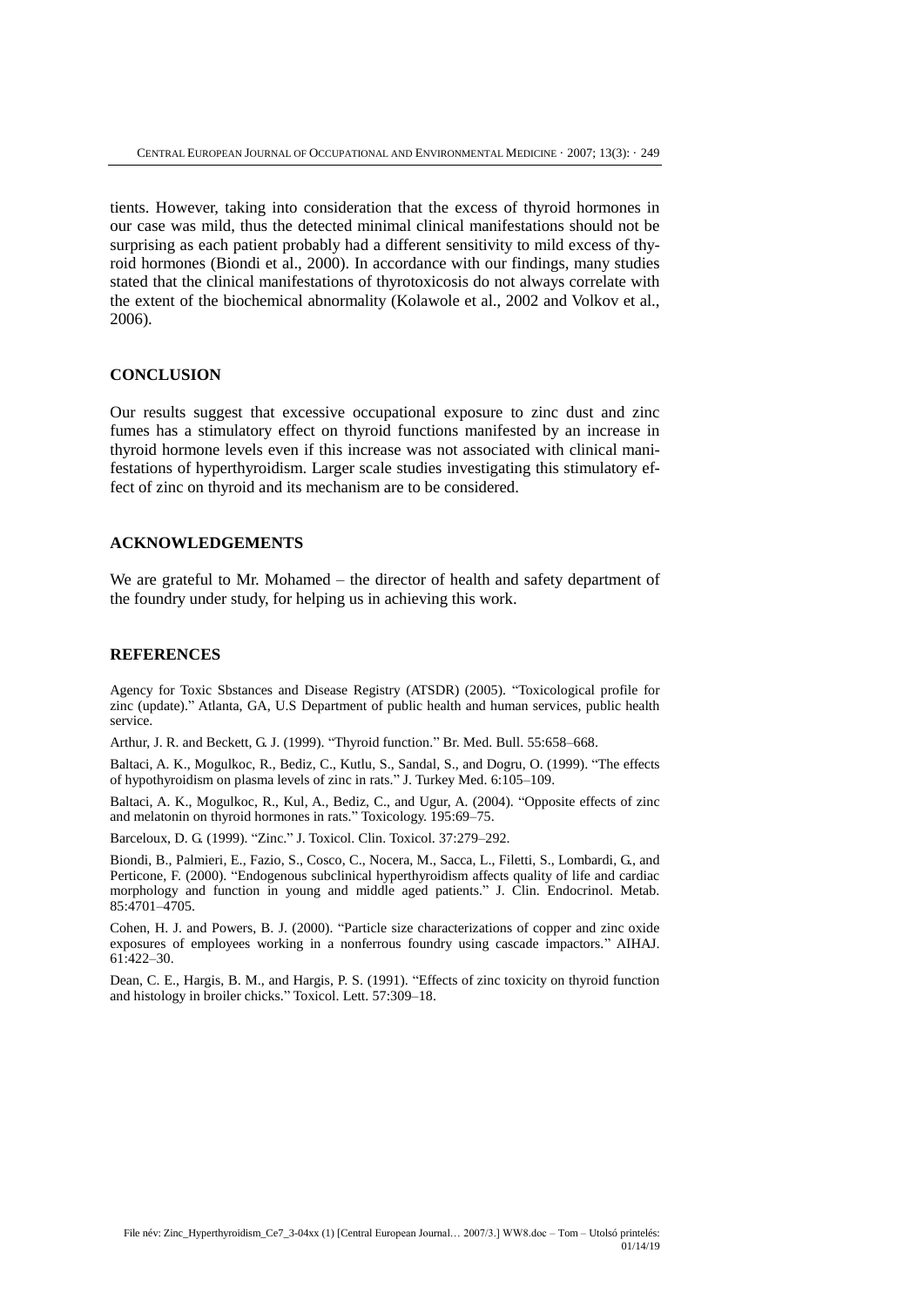Donmez, H. H., Karsel, M. A., Meral, I., Donmez, N., and Simsek, N. (2002). "Effects of increasing zinc supplementation in drinking water on growth and thyroid gland function and histology in broiler chicks." Dtsch. Tierarztl. Wochenschr. 109:438–42.

El-Safty, A. Mahgoub, K., Farouk, S., and Abdel maksoud, N. (2006). "Zinc toxicity among galvanization workers in iron and steel industry." Egyptian J. Occup. Med. 30:181–192.

Fisher, J. N. (2002). "Management of thyrotoxicosis." South Med. J. 95:493–505.

Freake, H., Govani, K, Guda, K., Huang, C., and Zinn, S. (2001). "Actions and interactions of thyroid hormone and zinc status in growing rats." J. Nutr. 131:1135–1141.

Fuortes, L. and Schenck, D.(2000). "Marked elevation of urinary zinc levels and pleural-friction rub in metal fume fever." Vet. Hum. Toxicol. 42:164–5.

Gordon, T., Chen, L., and Fin, J. (1992). "Pulmonary effects of inhaled zinc oxide in human subjects, guinea pigs, rats, and rabbits." Am. Ind. Hyg. Assoc. J. 53:503–509.

Hamdi, E. A. (1969). "Chronic exposure to zinc of furnace operators in a brass foundry." Br. J. Ind. Med. 26:126–134.

Hueston, W. (2001). "Treatment of hyperthyroidism." Am. Family Physician 64:1717–1724.

Jameson, J.L. and Weetman, A.P. (2005). "Disorder of the thyroid gland." In.: D. L. Kasper et al., eds., Harrison's Principles of Medicine, 16th ed., vol. 1, pp. 2104–2127. New York: McGraw-Hill.

Kaji, M. (2001). "Zinc in endocrinology." Int. Pediatr. 16:285–300.

Kececi, T. and Keskin, E. (2002). "Zinc supplementation decreases total thyroid hormone concentration in small ruminants." Acta. Vet. Hung. 50:93–100.

Kolawole, B., Ikem, R., and Lawal, O. (2002). "Relationship between thyroid hormone levels and hyperthyroid signs and symptoms." Nig. J. Clinical Practice 5:29–31.

Kralik, A., Eder, K., and Kirchgessner, M. (1996). "Influence of zinc and selenium deficiency on parameters relating to thyroid hormone metabolism." Horm. Metab. Res. 28:223–226.

Leblondel, G. and Allain, P. (1989). "The effects of thyroparathyroidectomy and of thyroxin and calcitonin on the tissue distribution of the twelve elements in the rats." Biol.Trace. Elem. Res. 19:171–183.

Martin, C. J., Le, X., Guidotti, T., Yalcin, S., Chum, E., Audette, R., Liang, C., Yuan, B., Zhang, X., and Wu, J. (1999). "Zinc exposure in Chinese foundry workers." Am. J. Ind. Med. 35:574– 580.

Maxwell, C. and Volpe, S. (2007). "Effect of zinc supplementation on thyroid hormone function: A case study of two college females." Annals of Nutrition and Metabolism 51:188–194.

Napolitano, G., Pakala, G., Lio, S., Bucci, I., De Remigis, P., Stuppia, L., and Monaco, F. (1990). "Is zinc deficiency a cause of subclinical hypothyroidism in Down syndrome." Ann. Genet. 33:9– 15.

Nishiyama, S., Futagoishi, Y., Matsukura, M., Nakamura, T., Higashi, A., Shinohara, M., and Matsuda, I. (1994). "Zinc supplementation alters thyroid hormone metabolism in disabled patients with zinc deficiency." J. Am. Coll. Nutr. 13:62–67.

Piao, F., Yokoyama, K., and Yamauchi, T. (2003). "Subacute toxic effects of zinc on various tissues and organs of rats." Toxicol. Lett. 145:28–35.

Taniguchi, H., Suzuki, K., Fujisaka, S., Honda, R., Abo, H., Miyazawa, H., and Noto, H. (2003). "Diffuse alveolar damage after inhalation of zinc oxide fumes." Nihon Kokyuki Gakkai Zasshi. 41:447–450.

Trevisan, A. Buzzo, A., and Gori, G. (1982). "Biological indicators in occupational exposure to low concentrations of zinc." Med. Lavoro 6:614–618.